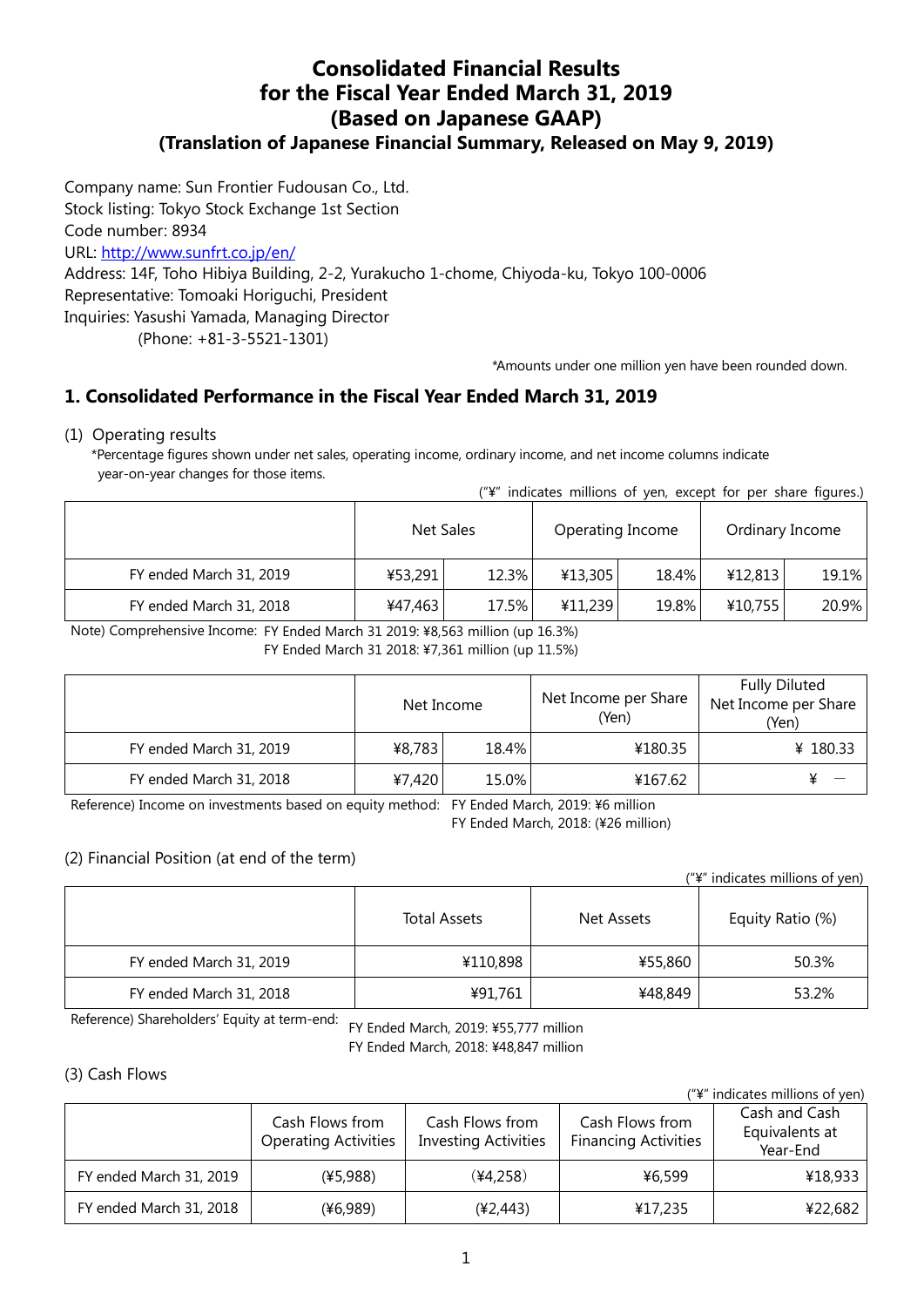# **2. Cash Dividends**

("¥" indicates millions of yen)

|                                       |                          | Cash Dividends per Share |                          | (Yen)       |                 |                        | Net asset                      |                                 |
|---------------------------------------|--------------------------|--------------------------|--------------------------|-------------|-----------------|------------------------|--------------------------------|---------------------------------|
|                                       | 1st<br>quarter<br>period | 2nd<br>quarter<br>period | 3rd<br>quarter<br>period | Year<br>end | Annual<br>total | <b>Total Dividends</b> | Payout ratio<br>(Consolidated) | dividend rate<br>(Consolidated) |
| FY Ended March 31, 2018               |                          | 0.00                     | $\overline{\phantom{a}}$ | 33.50       | 33.50           | ¥1,633                 | 20.0%                          | 3.6%                            |
| FY Ended March 31, 2019               |                          | 0.00                     | $\overline{\phantom{a}}$ | 38.50       | 38.50           | ¥1,877                 | 21.3%                          | 3.6%                            |
| FY Ended March 31, 2020<br>(Forecast) |                          | 0.00                     | $\overline{\phantom{a}}$ | 39.50       | 39.50           |                        | 20.2%                          |                                 |

#### **3. Forecast for Consolidated Financial Results for the Fiscal Year Ending March 31, 2020 (From April 1, 2019 to March 31, 2020)** \*Percentage figures indicate year-on year changes for those items.

("¥" indicates millions of yen, except for per share figures.)

|                             | Net Sales |       |         | Operating Income |         | Ordinary Income | Net Income |      | Net Income<br>per Share |
|-----------------------------|-----------|-------|---------|------------------|---------|-----------------|------------|------|-------------------------|
| FY Ending March<br>31, 2020 | ¥70,000   | 31.4% | ¥14.500 | $9.0\%$          | ¥14,000 | $9.3\%$         | ¥9,500     | 8.2% | ¥195.0                  |

## **4. Others**

(1) Changes in significant subsidiaries during the period (changes in specified subsidiaries resulting in changes in scope of consolidation): None

New companies: —

Excluded companies: —

- (2) Changes in accounting principles, procedures and presentation methods
	- 1) Changes caused by revision of accounting standards: None
	- 2) Changes other than those included in 1): None
	- 3) Changes in accounting estimates: None
	- 4) Restatement of corrections: None
- (3) Number of shares issued and outstanding (common shares)
	- 1) Number of shares issued and outstanding at the end of the period (including treasury stock):

FY ended March 31, 2019: 48,755,500 shares

- FY ended March 31, 2018: 48,755,500 shares
- 2) Number of treasury stock at the end of period: FY ended March 31, 2019: 56,644 shares FY ended March 31, 2018: 56,643 shares
- 3) Weighted average number of shares for the period:

FY ended March 31, 2019: 48,698,856 shares

FY ended March 31, 2018: 44,268,415 shares